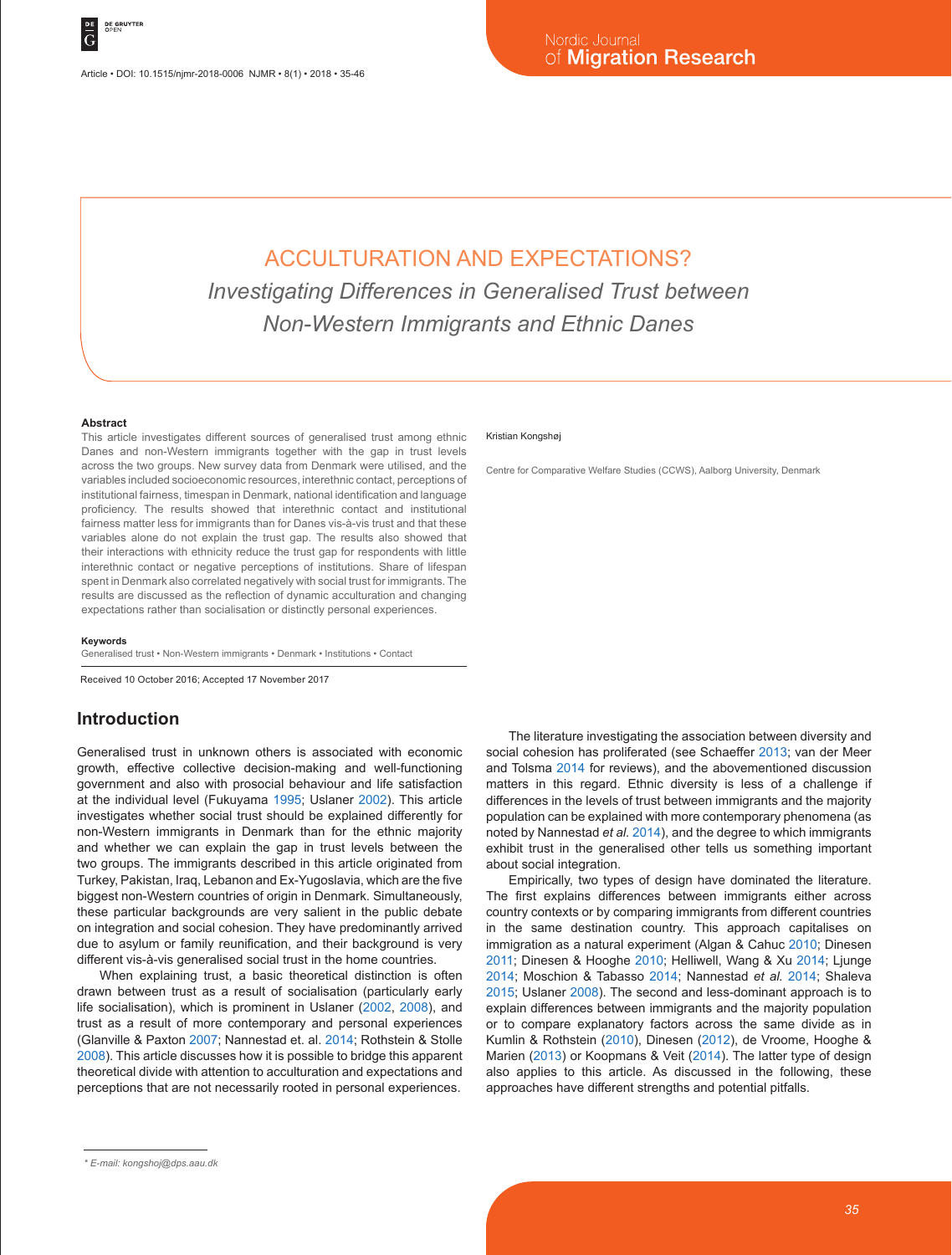This article distinguishes itself empirically by being the first to simultaneously show statistical interactions between ethnicity, on the one hand, and both interethnic contact and perceptions of institutions, on the other hand. Specifically, the trust gap is very limited for Danes and immigrants, with little interethnic contact or relatively negative perceptions of institutional fairness, whereas the trust gap is more substantial for other respondents, as these predictors of trust matter more for Danes than for immigrants. Among the limited number of studies considering the role of time, this article is the first to find a negative correlation with generalised trust (possibly due to an arguably more meaningful operationalisation here), meaning that immigrants who have spent more time in Denmark have adjusted their trust levels downwards again. In other words, we are not witnessing a simple, straightforward process of acculturation in which the immigrant minority becomes more like the ethnic majority. Theoretically, the combined findings of this article suggest more clearly than the findings of the previous research that generalised trust among immigrants is largely based on perceptions of, and expectations towards, society in general. However, it will be also discussed how some findings could reflect the potential for improving the individual experiences of non-Western immigrants.

### **Theory and literature on generalised trust among immigrants**

The theoretical distinction between early life socialisation and more contemporary experiences is common and has gained traction in research examining the generalised trust of immigrants (e.g. Dinesen 2011, 2012; Ljunge 2014; Nannestad *et al.* 2014; Shaleva 2015).

The first and foremost micro-level foundation of 'socialisation' is early life upbringing (often simply referred to as 'culture', even if this is problematic, as culture can be a much broader, difficult, conceptualised phenomenon). The basic idea is that parents, in tandem with other agents of early life socialisation and norms more widely held in society, mould children and their outlook on life, including the propensity to trust unknown others (Uslaner 2002). These orientations are then assumed to provide relatively stable, lifelong blueprints for interactions with (and perceptions of) others.

The experiential perspective emphasises how social trust is continuously open to lifelong adaption in accordance with experiences that either harm or promote generalised trust (Glanville & Paxton 2007). Much of the literature has been preoccupied with political institutions (Dinesen 2011; Kumlin & Rothstein 2010, 2005; Nannestad *et al.* 2014). In this view, institutions enforce rules that affect whether trustworthy behaviour is rewarded. However, they may also act as the conveyors of prevailing norms and general moral standards in society and so affect us through early life socialisation as the guardian of societal norms. Some discussion has been raised concerning the direction of causality between institutional trust and social trust (Robbins 2012). Dinesen & Sønderskov (2014) have utilised Danish panel data, finding that institutional trust affects social trust; however, they found no support for the reverse relationship.

Another often discussed form of 'experience' is interethnic *contact*. Direct personal contact between members of different ethnic groups may reduce distance and prejudice (Stolle, Soraka & Johnston 2008; Tropp & Pettigrew 2005). Conversely, encounters with people very different from ourselves may highlight uncertainties about the trustworthiness of unknown others. This has been labelled as *conflict* theory (Gijsberts, van der Meer & Dagevos 2011; Putnam 2007). Putnam labels his version as *constrict* theory, emphasising

how diversity in neighbourhoods may lead to social isolation. The difference between constrict on the one hand and contact or conflict on the other hand is easier to understand once we consider the difference between *exposure* to ethnic diversity in different contexts (e.g. neighbourhoods, workplaces) and direct personal *contact* (Dinesen & Sønderskov 2015; Koopmans & Veit 2014; Stolle, Saroka & Johnston 2008). *Contact* and *conflict* are arguably more attuned towards different outcomes of interpersonal relations, while *constrict* draws attention to interethnic exposure or more superficial encounters in larger contexts. While this article controls for self-reported neighbourhood composition, the focus is on different outcomes of interpersonal contact for immigrants and ethnic Danes. It is possible to further qualify the mechanisms behind such different outcomes. For interethnic contact to be conducive to trust, it may be necessary that the parties perceive some degree of equal status (Marschall & Stolle 2004; Uslaner 2010). Conversely, contact marred by inequality, power asymmetries or even discrimination may be harmful for trust. Finally, as in the case of institutional trust, it is possible to discuss issues of reverse causality or self-selection. In the US and the UK, Uslaner (2010) found that highly trusting people are more likely to express willingness to move into diverse neighbourhoods. Similarly, we might also expect trusting people to be more willing to engage in personal contact with other ethnicities.

Many studies have distinguished between 'experiences' and 'socialisation' (or 'culture'). Some studies find greater support for Institutionalist or experiential explanations (Dinesen 2011, 2012; Ljunge 2014; Nannestad *et al.* 2014; Shaleva 2015), whereas other results conform more readily to the importance of 'culture' (or rather socialisation) (Algan & Cahuc 2010; Moschion & Tabasso 2014; Uslaner 2008). Many of these studies find some degree of support for both (for cross-national estimates of both influences, see e.g. Helliwell, Wang & Xu 2014). In other words, we are not necessarily discussing mutually exclusive theories.

Obviously, different results and conclusions might reflect not only different methods but also research designs, as noted in the Introduction. There seems to be little doubt that when immigrants are compared to their countrymen staying behind in the country of origin, the different trust levels of the destination countries are (perhaps unsurprisingly) important when explaining immigrants' trust levels (Dinesen & Hooghe 2010; Helliwell, Wang & Xu 2014; Nannestad *et al.* 2014). Such findings have often been associated with differences in the 'quality' of political institutions, particularly corruption, or other indicators that have been established to correlate with country-level trust. This raises the question of whether such findings reflect a more general perception of, or adaption to, the trust levels of destination countries. As Bauer (2015) discussed, the evidence for the direct influence of individual-level personal experiences seems scarce.

Remember also that the trust levels of non-Western immigrants are still lower than the majority of the population in most Western countries. These differences can be very difficult to 'explain away' when comparing immigrants with the majority population (e.g. de Vroome, Hooghe & Marien 2013; Dinesen 2012; Koopmans & Veit 2014; Kumlin & Rothstein 2010). Conversely, in a survey of schoolchildren in Denmark, Dinesen (2012) reported that young immigrants exhibit trust levels similar to their native peers, and Kumlin & Rothstein (2010) found that native–immigrant differences in trust disappear for the subset of respondents in Sweden who both experience highly fair institutions and have a high degree of interethnic contact.

In short, research in this specific field often uses the theoretical dichotomy outlined earlier, even though findings, when considering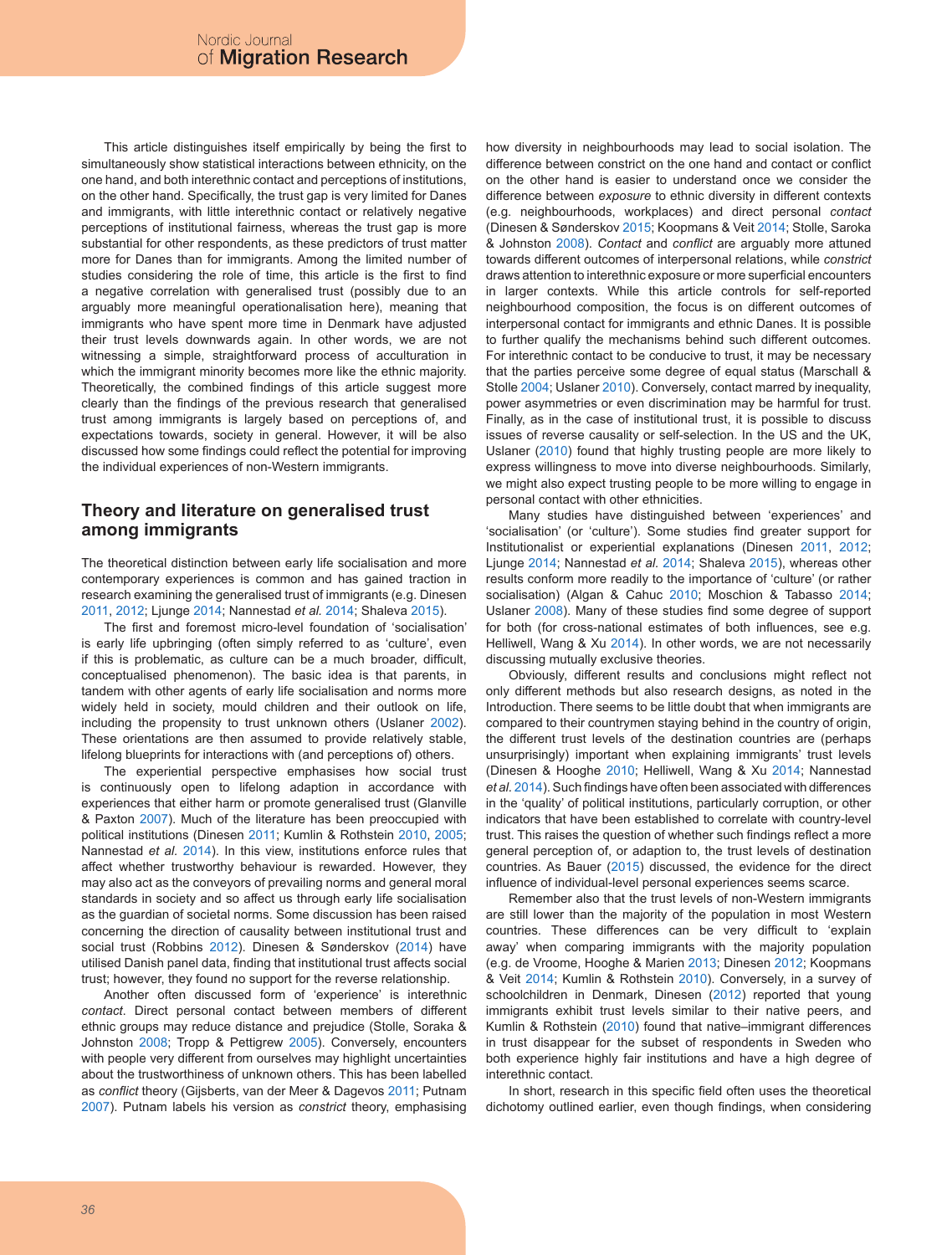the two major research designs utilised in the literature, do not uniformly support one over the other. However, it is possible to bridge the gap theoretically.

The concept of 'acculturation' is all about how minorities adapt, both individually and collectively, to majorities' values and lifestyles while simultaneously retaining or revising their own 'culture' (Berry 1980, 2001). The influence between majority and minority is reciprocal, but simplified acculturation accounts often discuss whether immigrants simply become more like the ethnic majority. Dinesen & Hooghe (2010) referred to such a process when establishing how immigrants to some extent adapt to new trust levels in different countries. Other studies outside the world of trust have similarly found support for such accounts (for discussion of such literature, see e.g. Breidahl & Larsen 2016). However, Berry (1980) and others have highlighted acculturation strategies in which different aspects of a new culture can consciously be accepted or rejected and that the outcome may even lead to more pronounced differences, hence the famous distinction between assimilation, integration, separation and marginalisation.

From the perspective of trust as something much more rational and contemporary, this is not necessarily synonymous with distinctly personal experiences. For instance, the seminal account of trust by Coleman (1990) is one in which rational expectations determine the conscious choice of whether to trust. Coleman begins by explaining how trust often involves a significant time lag; trust relates to the expectation that the trustee will reciprocate at some point in the future. This is most evident in economic transactions, obviously, and Coleman's writing is couched in terms such as risk and information asymmetry or potential gains and losses. However, Coleman also emphasised that norms and other aspects of the 'closeness' of a community affect expectations. If the general impression is that people reciprocate and that both norms and laws are enforced, immigrants may quickly change their decision to trust. Support for such an expectation-based account has often been discussed in research on trust in political institutions, where it is well established how initially high levels of trust among recent immigrants (coming from countries with less open and well-functioning institutions) tend to become more moderate over time (Adman & Strömblad 2015). Rather than more modest expectations such as the old context becoming less salient, however, this could also be discussed as a result of discrimination or other negative 'acculturation' processes. The length of stay in the new country context has been included as a variable in only a few studies of social trust, e.g. de Vroome, Hooghe & Marien (2013) and Dinesen (2010) based on Dutch and Danish data, respectively, but in both cases, it was far from being significant. Koopmans & Veit (2014) included length of stay in the current neighbourhood with German data; although it was significantly and positively associated with trust in neighbours for natives, it was not significant for immigrants.

In short, the distinction between experience vs. socialisation (or 'culture') can be nuanced with perspectives such as acculturation and expectations based on general perceptions of a new context. This is helpful in understanding how trust can change due to more contemporary influences and that this is not limited to individual experiences. The results here will proceed to show how such perspectives appear more fruitful.

#### **Hypotheses**

The analysis is based on three hypotheses. In the literature review and discussion earlier, it was argued that while trust seems to be adaptable in new circumstances, this does not necessarily reflect personal experiences. Therefore, the hypotheses will be formulated according to what we would expect if trust largely changes according to general perceptions and their resulting expectations, and we will seek to sort out not only personal experiences but also other forms of acculturation.

*H1:* Personal experiences, in this case measured chiefly by interethnic contact and perceptions of institutions, are less important for the social trust of non-Western immigrants than that of ethnic Danes.

Considering an expectation-based account, individual immigrants may be more dependent, relative to the majority population, on general impressions of the host society rather than impressions of fairness towards themselves personally, since the perception of being (considered by the majority) part of a new minority group may be more salient. From the perspective of acculturation, we would agree and stress further that this heightens group identification. Such a hypothesis is also in line with the meta-review of contact effects by Tropp & Pettigrew (2005), who concluded that contact effects generally appear to be weaker for immigrants.

*H2*: For immigrants, time spent in the host society correlates negatively with trust, and this effect matters more than measures of acculturation such as national identification and language proficiency.

Considering immigrants' likely expectations, we would anticipate that newcomers exhibit higher trust levels than those for whom the origin country is less salient and who therefore have adjusted their expectations accordingly. This hypothesis and the theoretical explanation are inspired by the aforementioned studies finding this relationship between time and political trust. They go against the non-significant findings from the more limited number of studies considering time and social trust. However, in the following, I have argued for an operationalisation that is better suited to distinguish relative newcomers from 'veterans' in relation to social trust, one where 'time' is not simply measured in terms of absolute number of years.

Comparing with other measures of acculturation allows us to sort out expectations from acculturation in general more properly than the other hypotheses. As noted earlier, however, these measures can be discussed in that framework and are not mutually exclusive; a confirmative finding could also be interpreted as the result of negative experiences not included in the analysis or as negative acculturation.

*H3:* Differences in trust levels between ethnic Danes and immigrants only diminish when taking into account the interaction between ethnicity and experiences such as interethnic contact or institutional fairness.

If individual experiences matter less for the trust of immigrants, we would not expect to be able to explain much of the trust gap by simply including variables indicating different experiences. Instead, the gap would only diminish when including proper interactions with ethnicity, since the trust gap would then indicate the gap for the subset of respondents with (in our case) very little contact or negative perceptions of institutions.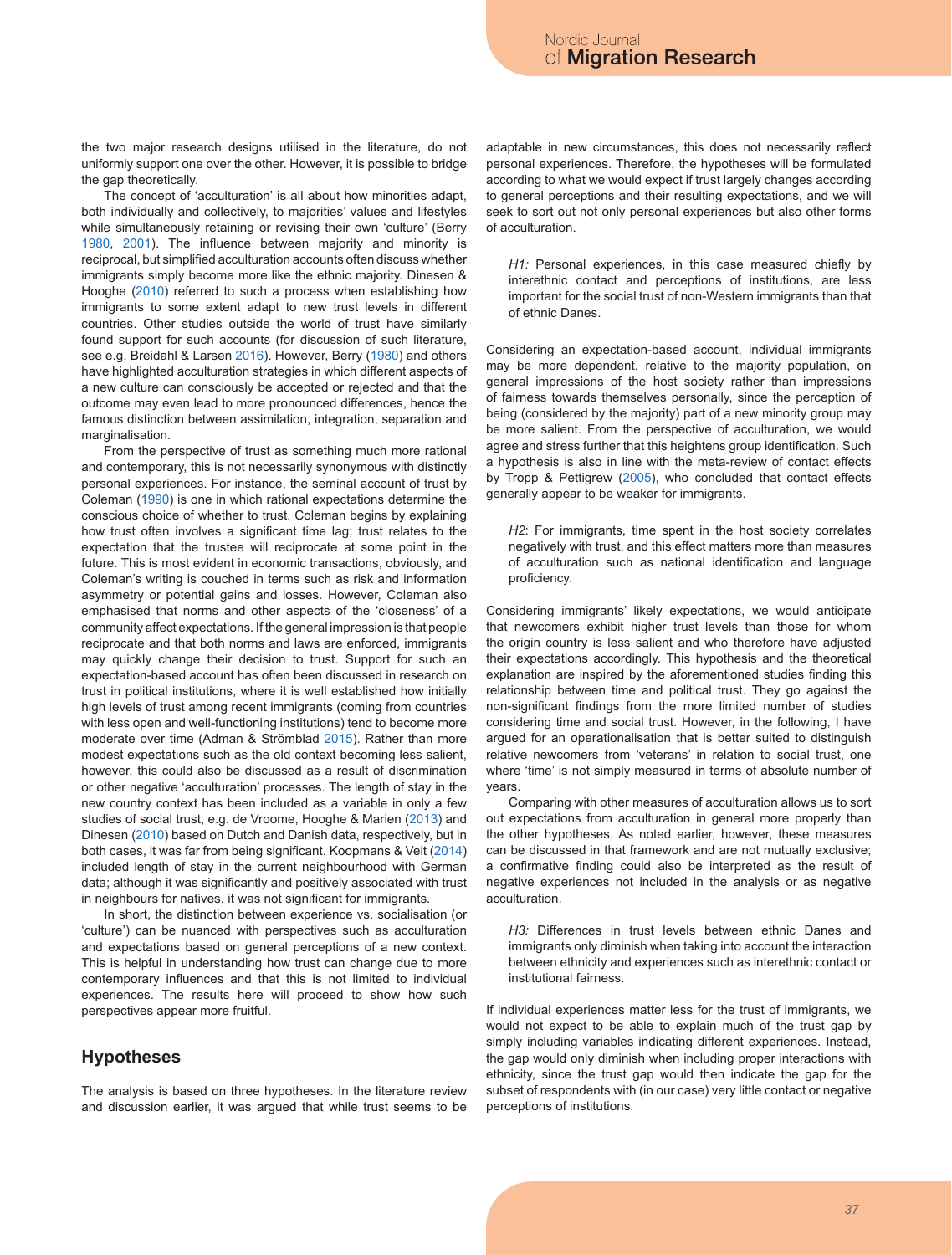### **Data and method**

I employed the survey 'Community conceptions among ethnic and non-ethnic Danes', which was conducted in October and November 2014 by Statistics Denmark. The survey comprised a sample of the general Danish population. For the purposes of this article, secondand first-generation immigrants from around the world have been excluded, which left us with 768 'ethnic Danes' without first- or second-generation status. This also meant that we had no Danes with 'mixed' background (one immigrant parent). The survey also comprised a sample of immigrants with 516 respondents (including 128 second-generation immigrants) from the five major non-Western countries of origin in the Danish immigrant population: Turkey, Pakistan, Iraq, Lebanon and Ex-Yugoslavia. Both samples only comprised respondents between 18 and 60 years of age. Both survey samples were based on the Danish population register (the CPR register). The register includes all people living in Denmark, including anyone moving to Denmark for more than 3 months. Responses were collected via telephone and Internet.<sup>1</sup> The response rates were respectively 57% (the representative sample, here 'ethnic Danes') and 33% (non-Western immigrants). Both samples were generally representative of the two survey populations in terms of gender, age, household composition, geography and income. Mismatches between survey sample and population were more noticeable as regards education and 'socioeconomic status' (or labour market status). For example, 54% of the immigrant population from these five countries only had basic, school-level education, whereas the figure was 46% in case of the respondents in the survey sample (35% vs. 27% for the sample of the general population). In terms of socioeconomic status, 43% of the immigrant population was neither in employment nor in education, whereas it was only 33% for the survey sample (36% vs. 32% for the representative sample) (Kongshøj 2015). However, both education and socioeconomic status will be controlled for in subsequent regression analyses (along with gender, age and income). However, it should be noted that there was no interpretation or translation. Both the interviewers and respondents themselves were asked to assess proficiency in Danish; both sides indicated proficiency to be somewhere between 'mediocre' or 'very good' in around 95% of the cases, while very few indicated 'bad' or 'very bad'. Therefore, we cannot safely say that the results are also representative of those struggling with the Danish language. As seen below, however, the remaining variation in language proficiency did not indicate a connection between proficiency and social trust.

There are two options for our dependent variable. The first is to use the classic, binary measure of generalised trust: 'Generally speaking, would you say that most people can be trusted, or that you can't be too careful in dealing with people?' The second option is to use 'To what extent do you generally trust people you meet for the first time?' There are four possible responses ranging from 'trust completely' to 'not at all'. The validity of the first measure as an indicator of generalised trust and its connotations across country contexts has been the subject of some discussion. For instance, Sturgis & Smith (2010) showed that nearly half of all respondents tend to think primarily about known others when answering the question about '… most people'. While the measure is still generally accepted in research investigating generalised trust in the Western context, cross-validation with other measures shows that validity becomes even shakier in many non-Western countries (Delhey, Newton & Welzel 2011; Torpe & Lolle 2011).

This article therefore opts to present results for the variable with the phrasing '… people you meet for the first time', since it is directed more specifically at unknown others. In this survey, the correlation between the two measures is nearly the same for ethnic Danes and non-Western immigrants (0.41 vs. 0.38, respectively), suggesting that the meaning of the variables does not differ considerably between the two groups in Denmark. The modestly strong correlation for both groups could partly be due to the binary scaling of the classic measure, but it is also questionable whether this variable does indeed tap into particularised trust (known others) more strongly for many respondents.

The following are the independent variables (see Table A1 for specific phrasings and coding): three different variables were included to indicate perceptions of institutions. The first was an index variable based on a three-variable battery measuring the extent to which respondents trust that they will be treated fairly by the public administration, the police and the courts. The value of Cronbach's alpha for this index was 0.84 for Danes and 0.81 for immigrants. The second variable asked how often 'people like you' (rather than just 'you') are treated fairly by public authorities. It might resemble the variables in the index, but the index is stronger (in both survey samples) if this question is kept separate. Furthermore, as seen in the following, keeping this variable distinct produces meaningful results. The third variable indicated the degree to which people are satisfied with democracy.

Interethnic contact was based on a two-variable index: one asking about the frequency of contact in the respondents' own personal home and the other asking about contact in the homes of people with another ethnic background (for immigrants, Danes are mentioned specifically). This should be relatively indicative of 'optimal' contact based on equal status. The two variables correlated very highly in both survey samples.

Three variables had been included as measures of acculturation and expectations. First, degree of national identification with Denmark was a good measure of cultural 'belonging'. Respondents had the option of plainly stating that they did not feel Danish. Second, in line with previous research, language proficiency was seen as another measure of acculturation, as language is to some extent a cultural marker (Adman & Strömblad 2015; de Vroome, Hooghe & Marien 2013). In this case, we should remember that variation in proficiency was predominantly captured in the range from mediocre to very good. Third, time in the new country context was included, even though this indicator (as I will discuss again later) was open to different theoretical interpretations. Unlike the few other studies employing this variable for generalised trust (de Vroome, Hooghe & Marien 2012; Dinesen 2012), the variable in this case had been calculated as the share of lifespan (0–1) spent in Denmark. This is more meaningful and produces results that we would not see if we only had a measure of absolute number of years. It also means that the second-generation and native Danes all score 1. The results reported for this variable would have been the same in a separate analysis of only first-generation immigrants.

Participation in voluntary associations was included. The argument that volunteering is an experience that fosters generalised trust (or conversely that trust promotes volunteering) is well known, although the evidence might be limited at the individual level (Hooghe 2008; Rothstein & Uslaner 2005).

A self-reported measure of ethnic diversity in the neighbourhood was employed. This measure indicates the perceived exposure to other ethnicities but not interethnic contact (as discussed previously regarding the difference between exposure and contact).

Finally, the sociodemographic and socioeconomic control variables included age, gender, personal income and education.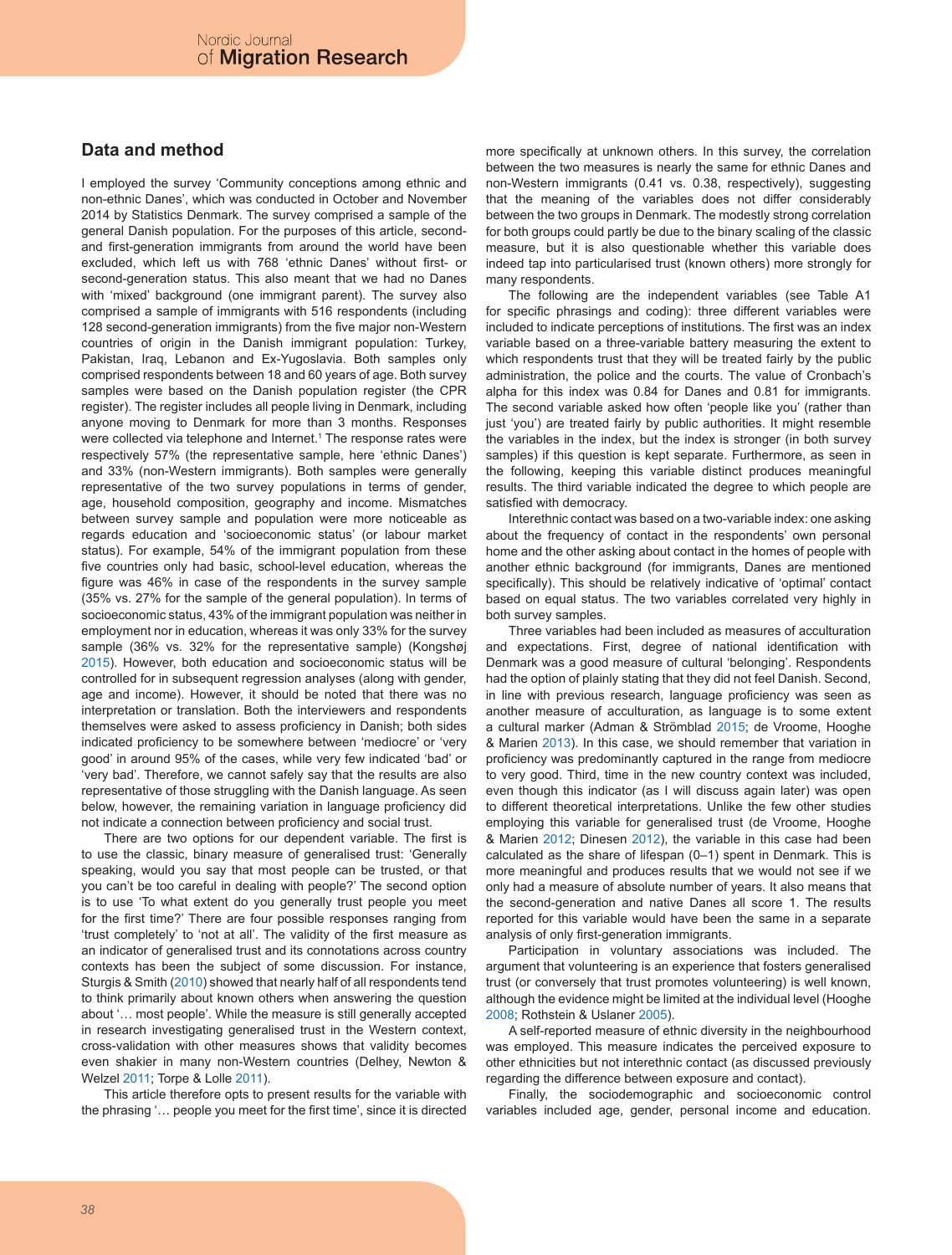Marital status was also included. Socioeconomic resources can be important for individual experiences and/or individual dispositions (depending on theoretical outlook) and might therefore affect social trust (Delhey & Newton 2003; Freitag & Traunmüller 2009). A variable on ideological self-placement on a left–right scale was also included. Descriptive statistics for all variables can be found in Table A2.

The statistical models employed linear regression with robust standard errors (accounting for heteroscedasticity). Both standardised and unstandardised coefficients are reported in order to better facilitate between- and within-model comparisons.

#### **Results**

As expected, there is a significant difference between the two groups. Among the ethnic Danes, 66.8% indicated somewhat or completely trusting people they meet for the first time, whereas the same figure was only 29.4% for the non-Western immigrants. Interestingly, there is also a clear, significant difference between second- and firstgeneration immigrants. Second-generation immigrants had lower trust compared to first-generation immigrants (20.2% versus 32.6%, respectively).

It is also worth noting that trust levels among first-generation immigrants in Denmark appeared to be higher than among their former countrymen in their countries of origin (not shown), lending some support to the general finding shown more convincingly in the aforementioned studies employing cross-national surveys. In this case, the number of respondents was too limited when the first generation was divided into different countries (only 52–96 respondents from each country) and appended to the World Values Survey (WVS). In fact, trust levels were only significantly higher in Denmark in two of the four available cases (Iraq and Turkey; no significant difference for Pakistani and Lebanese respondents; no sample for Ex-Yugoslavia in WVS).

Table 1 proceeds with our first and second hypotheses and lists the results from separate regression models for non-Western immigrants (Model I) and ethnic Danes (Model II). This informs us that for both non-Western immigrants and ethnic Danes, age, education and income are positively correlated with trust. However, the correlations appear substantially smaller for immigrants; they are not significant when all other variables are included (age and education would have been significant in a model with only sociodemographic variables, not shown). Furthermore, left-wing respondents are somewhat more trusting than right-wing respondents in both groups; but again, this is not significant for the immigrants.

Model I illustrates how second-generation immigrants are no longer significantly less trusting than the first-generation immigrants. This is predominantly due to the age control. In a model with the sociodemographic variables, the second-generation dummy becomes insignificant when including age (not shown).

Danes and non-Western immigrants appear quite different when considering the set of variables of theoretical interest. For native Danes, interethnic contact correlates positively with trust, as do perceptions of institutional fairness (the respondents' perceptions regarding fair treatment). The value of adjusted *R*<sup>2</sup> is much lower in Model I than in Model II, which reflects how many of these variables do not correlate very well with trust for non-Western immigrants. Interestingly, as in the survey of schoolchildren by Dinesen (2012), we find no indication that interethnic contact is associated with trust for immigrants. This also substantiates the meta-review of contact effects by Tropp & Pettigrew (2005).

Perceived institutional fairness matters little for trust among immigrants, at least not in the same way. As opposed to the Danes, the perception that institutions treat 'people like me' fairly appears to be substantial and significant for trust, but perceptions of more personal and specific fairness (the index variable) do not correlate with trust. In short, we find some support for the hypothesis that personal experiences matter less for non-Western immigrants. Dinesen (2012) concluded that perceived fairness mattered more for the social trust of immigrants, but this was actually based on an index variable measuring perceived 'collective' fairness towards immigrants in general, much like the '… people like me' variable in this analysis. This suggests that individual experiences or perceptions of individual fairness are less salient than the impression of collective fairness towards ethnic minorities for immigrants. de Vroome, Hooghe & Marien (2013) also concluded that perceptions of collective group discrimination could hinder the development of generalised trust among immigrants.

I tried to confirm the interaction for immigrants between interethnic contact and perceived institutional fairness that was reported by Kumlin & Rothstein (2010). This interaction was far from significant in this case (not shown). Some of the explanation may lie with different country contexts and variables, but the survey populations are also very different. Kumlin & Rothstein (2010) investigated a larger group of non-Nordic immigrants in Sweden, meaning that they also included Western immigrants, often moving due to education or job opportunities. The non-Western immigrants in this survey have come, to Denmark primarily as asylum seekers or through family reunification. Almost all the first-generation immigrants in this survey (89%) had come to Denmark for one of these two reasons.

As regards the second hypothesis, we do find a significant and rather substantial negative correlation between share of lifespan spent in Denmark and social trust, whereas the relationship between trust on the one hand and national identification and proficiency in Danish on the other hand is insignificant. Taken at face value, this suggests that expectations are more important than these two measures of 'acculturation'. However, three things should be noted here. First, as discussed before, 'time' by itself could also indicate other forms of untapped experiences or acculturation. Second, as noted, we lack respondents with proficiency below 'mediocre'. Third, national identification is correlated with trust in a simple bivariate analysis (−0.11, standardised correlation). Non-Western immigrants who do not feel Danish are less trusting. For immigrants, however, national identification also correlates substantially with the 'institutionalist' variables –satisfaction with democracy and the two measures of perceived fairness – suggesting that identification becomes insignificant primarily due to these variables. We can only speculate on any causality between national belonging and perceptions of institutions. It is interesting to note that identification remains significant for native Danes but in the opposite direction; Danes who feel less Danish are more trusting. This could be interpreted as a very conscious manifestation of cosmopolitanism and multiculturalism. At least we know that multiculturalism on the individual level is associated with social trust (Breidahl, Holtug & Kongshøj 2017)

Let us continue to the third and final hypothesis in Table 2. Stepwise regression would have revealed how our 'experiential' variables by themselves do not contribute substantially to explaining the trust gap (not shown). Instead, we proceed directly to investigating interactions with ethnicity in Models IV and V. Firstand second-generation immigrants have been merged into the same category in the 'ethnicity' dummy, since their trust levels were not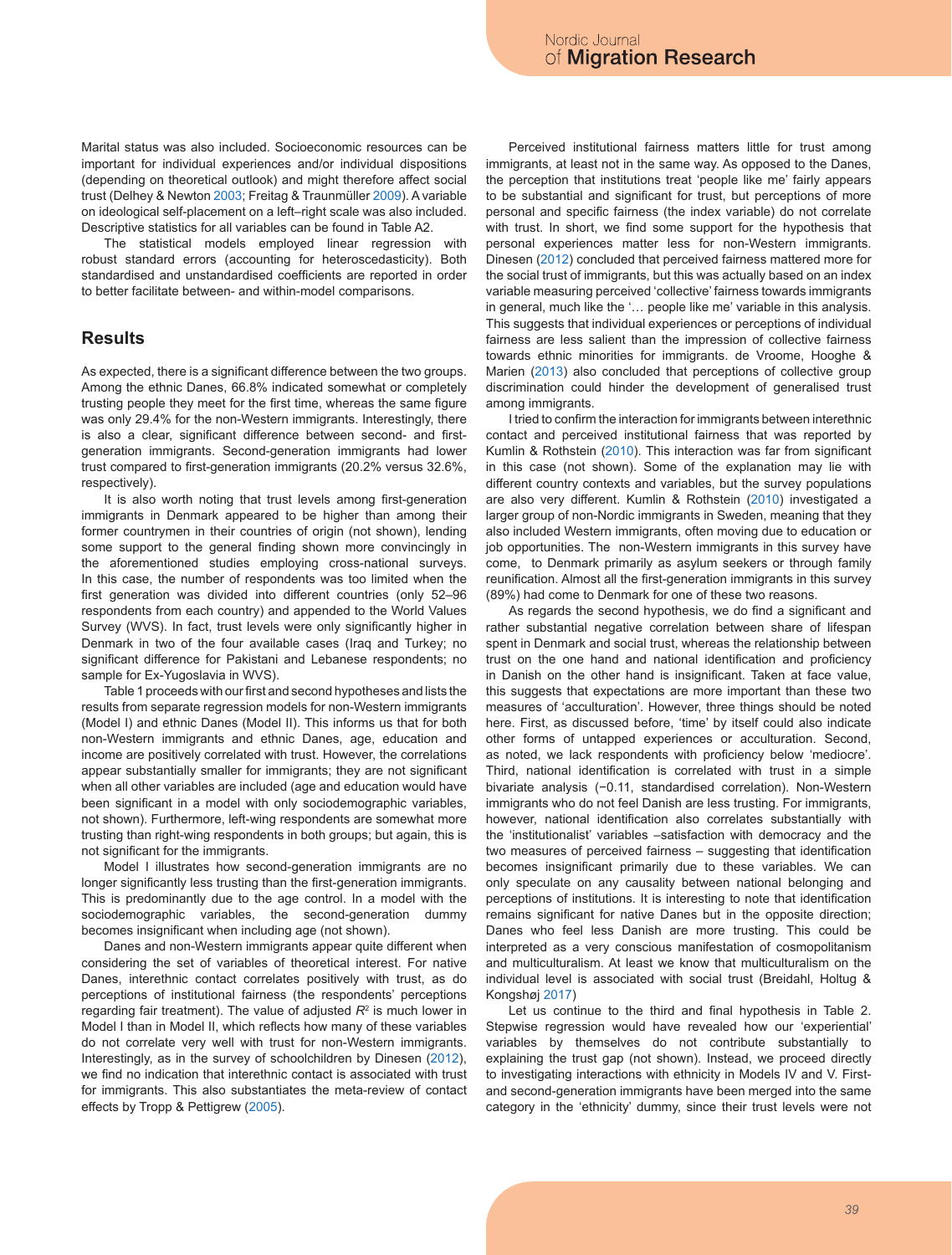*Table 1. Regressions upon generalized trust by ethnicity* 

|                                                               | Model I<br>(Non-Western Immigrants)             |                              | Model II<br>(Ethnic Danes)                      |                              |
|---------------------------------------------------------------|-------------------------------------------------|------------------------------|-------------------------------------------------|------------------------------|
|                                                               | Unstandardized<br>coefficients<br>(Std. errors) | Standardized<br>coefficients | Unstandardized<br>coefficients<br>(Std. errors) | Standardized<br>coefficients |
| Second-generation immigrant                                   | 0.08<br>(0.13)                                  | 0.04                         |                                                 |                              |
| Gender                                                        | $-0.02$<br>(0.08)                               | $-0.01$                      | $-0.03$<br>(0.05)                               | 0.02                         |
| Age                                                           | 0.01<br>(0.00)                                  | 0.10                         | $0.01**$<br>(0.00)                              | $0.15*$                      |
| Personal income                                               | 0.02<br>(0.02)                                  | 0.06                         | 0.02<br>(0.01)                                  | 0.09                         |
| Education                                                     | 0.04<br>(0.03)                                  | 0.08                         | $0.06**$<br>(0.02)                              | $0.12**$                     |
| Socio-economic status<br>(ref: employed)<br>Self-emp./trainee | $-0.06$<br>(0.15)<br>0.13                       | $-0.02$                      | $-0.01$<br>(0.08)<br>$-0.11$                    | $-0.01$<br>$-0.03$           |
| - Unemployed                                                  | (0.16)<br>0.06                                  | 0.05<br>0.03                 | (0.16)<br>$-0.01$                               | $-0.00$                      |
| - Outside of the labor force<br>- Student                     | (0.13)<br>$-0.04$<br>(0.15)                     | $-0.02$                      | (0.11)<br>0.16<br>(0.11)                        | 0.07                         |
| Ideology                                                      | $-0.02$<br>(0.02)                               | $-0.06$                      | $-0.02*$<br>(0.01)                              | $-0.08*$                     |
| <b>Marital status</b>                                         | $-0.18$<br>(0.10)                               | $-0.11$                      | $-0.04$<br>(0.05)                               | $-0.03$                      |
| Neighborhood composition                                      | $-0.02$<br>(0.04)                               | $-0.02$                      | $-0.04$<br>(0.04)                               | $-0.04$                      |
| Satisfaction w. democracy                                     | 0.07<br>(0.06)                                  | 0.07                         | 0.08<br>(0.04)                                  | 0.08                         |
| <b>Institutional fairness</b>                                 | 0.01<br>(0.01)                                  | 0.04                         | $0.03***$<br>(0.01)                             | $0.21***$                    |
| Inst. fairness - "people like me"                             | $0.10*$<br>(0.04)                               | $0.14*$                      | 0.01<br>(0.04)                                  | 0.01                         |
| Associational participation                                   | 0.00<br>(0.08)                                  | 0.00                         | 0.04<br>(0.05)                                  | 0.03                         |
| Interethnic contact                                           | $-0.01$<br>(0.02)                               | $-0.04$                      | $0.04**$<br>(0.01)                              | $0.10**$                     |
| Danish identity                                               | 0.03<br>(0.03)                                  | 0.04                         | $-0.10**$<br>(0.04)                             | $-0.11**$                    |
| Danish proficiency                                            | 0.08<br>(0.06)                                  | 0.09                         | 0.011<br>(0.06)                                 | 0.07                         |
| Time spent in Denmark                                         | $-0.54*$<br>(0.23)                              | $-0.20*$                     | $\overline{\phantom{m}}$                        | $\overline{a}$               |
| $R^2$                                                         | 0.101                                           | 0.101                        | 0.196                                           | 0.196                        |
| Adjusted $R^2$                                                | 0.058                                           | 0.058                        | 0.175                                           | 0.175                        |
| ${\cal N}$                                                    | 429                                             | 429                          | 715                                             | 715                          |

*\* = significant at the 0.05-level; \*\* = significant at the 0.01-level; \*\*\* = significant at the 0.001-level*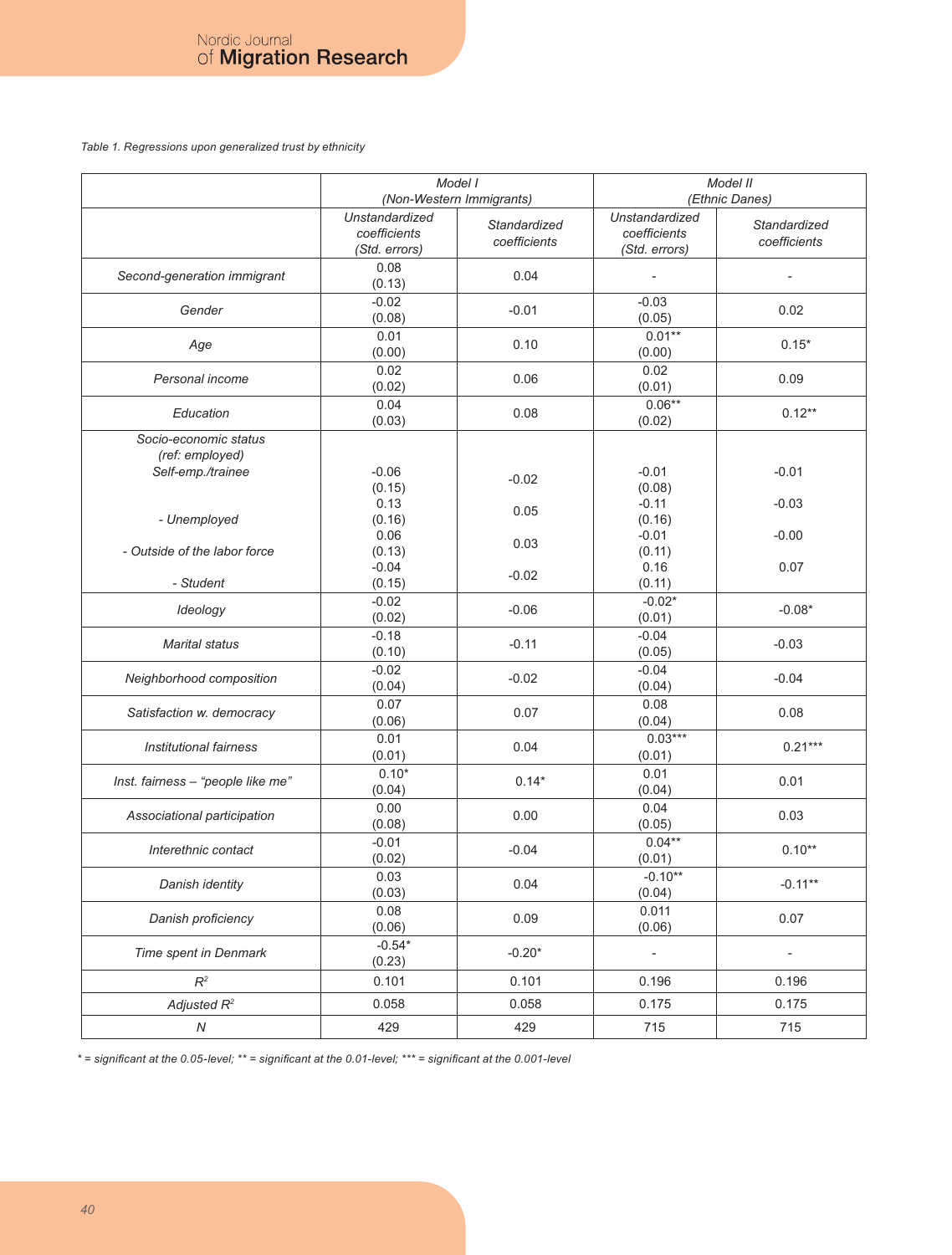different when accounting for age. We could reasonably argue that the second generation differs from the first generation in terms of socialisation, experiences and expectations, but beyond the simple control for age, no interactions between the variables of theoretical interest here and in the second or first generation could be confirmed when analysing the sample of non-Western immigrants (not shown). While these interactions were far from statistical significance, it should also be considered that we are down to 104 first-generation (and 325 second-generation immigrants) immigrants in all analyses.

In Table 2, we see how the trust gap, while still significant, becomes substantially smaller (almost halved) for respondents with little interethnic contact or negative perceptions of institutions. The two interactions are also depicted graphically in Figures 1 and 2. If contact or perceptions of institutions correlated roughly the same way with trust for both non-Western immigrants and Danes, we could imagine how the general trust gap would have been much smaller.

We can discuss whether these observations, especially when depicted graphically, offer opportunity for an 'experiential' explanation.

#### *Table 2. Trust gap between ethnic Danes and non-Western immigrants with interactions*

|                                                               | Model III                              |                     | Model IV                               | Model V                   |
|---------------------------------------------------------------|----------------------------------------|---------------------|----------------------------------------|---------------------------|
|                                                               | Unstandardized<br>coeff. (std. errors) | Standardized coeff. | Unstandardized coeff.<br>(std. errors) | Unstandardized coeff.     |
| Non-Western immigrant<br>$(1st or 2nd generation)$            | $-0.65***$<br>(0.07)                   | $-0.41***$          | $-0.36**$<br>(0.14)                    | $-0.35*$<br>(0.15)        |
| Gender                                                        | $-0.04$<br>(0.04)                      | $-0.03$             | 0.03<br>(0.04)                         | $-0.05$<br>(0.04)         |
| Age                                                           | $0.01**$<br>(0.00)                     | $0.12**$            | $0.01***$<br>(0.00)                    | $0.01***$<br>(0.00)       |
| Personal income                                               | $0.02*$<br>(0.01)                      | $0.08*$             | $0.02*$<br>(0.01)                      | $0.02*$<br>(0.01)         |
| Education                                                     | $0.06***$<br>(0.02)                    | $0.11***$           | $0.06***$<br>(0.02)                    | $0.06***$<br>(0.02)       |
| Socio-economic status<br>(ref: employed)<br>Self-emp./trainee | $-0.01$<br>(0.07)<br>0.06              | $-0.00$             | $-0.02$<br>(0.08)<br>0.06              | $-0.01$<br>(0.09)<br>0.07 |
| - Unemployed                                                  | (0.11)<br>0.02                         | 0.02                | (0.11)<br>0.02                         | (0.11)<br>0.04            |
| - Outside of the labor force<br>- Student                     | (0.09)<br>0.10<br>(0.09)               | 0.01<br>0.04        | (0.09)<br>0.09<br>(0.09)               | (0.09)<br>0.10<br>(0.09)  |
| Ideology                                                      | $-0.02**$<br>(0.01)                    | $-0.08**$           | $-0.02**$<br>(0.01)                    | $-0.02**$<br>(0.01)       |
| <b>Marital status</b>                                         | $-0.09$<br>(0.05)                      | $-0.06$             | $-0.09$<br>(0.05)                      | $-0.08$<br>(0.05)         |
| Neighborhood composition                                      | $-0.02$<br>(0.03)                      | $-0.02$             | 0.03<br>(0.03)                         | $-0.02$<br>(0.03)         |
| Satisfaction w. democracy                                     | $0.09*$<br>(0.04)                      | $0.08*$             | $0.08*$<br>(0.04)                      | $0.08*$<br>(0.04)         |
| Institutional fairness                                        | $0.01**$<br>(0.00)                     | $0.09**$            | $0.01*$<br>(0.00)                      | $0.02***$<br>(0.00)       |
| Inst. fairness - "people like me"                             | 0.05<br>(0.03)                         | 0.06                | 0.04<br>(0.03)                         | 0.04<br>(0.03)            |
| Associational participation                                   | 0.05<br>(0.04)                         | 0.03                | 0.04<br>(0.04)                         | 0.05<br>(0.04)            |
| Interethnic contact                                           | 0.02<br>(0.01)                         | 0.06                | $0.04**$<br>(0.01)                     | 0.02<br>(0.01)            |
| Danish identity                                               | $-0.04$<br>(0.02)                      | $-0.05$             | $-0.02$<br>(0.02)                      | $-0.03$<br>(0.02)         |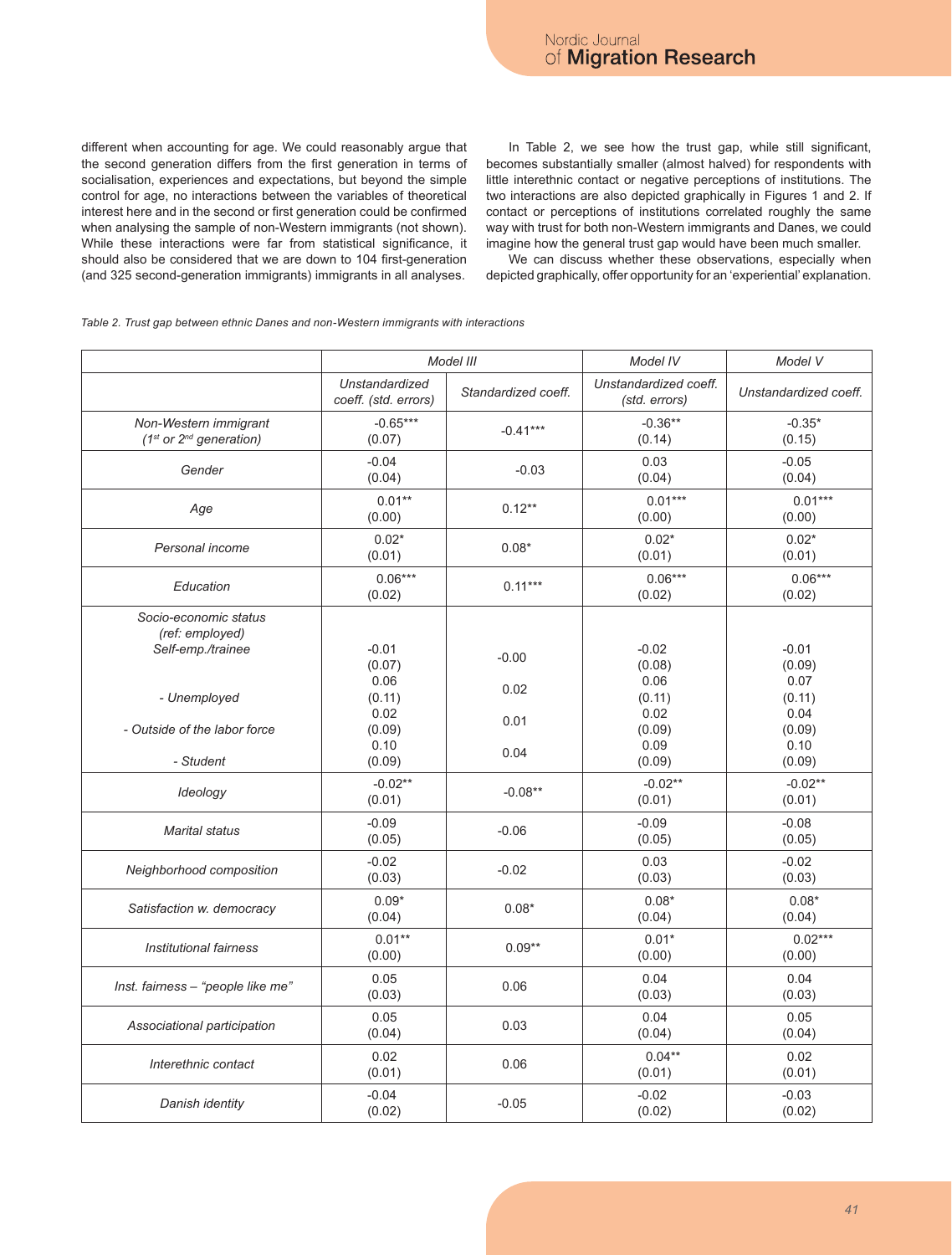*ContinuedTable 2. Trust gap between ethnic Danes and non-Western immigrants with interactions*

|                                              | Model III                              |                     | Model IV                               | Model V               |
|----------------------------------------------|----------------------------------------|---------------------|----------------------------------------|-----------------------|
|                                              | Unstandardized<br>coeff. (std. errors) | Standardized coeff. | Unstandardized coeff.<br>(std. errors) | Unstandardized coeff. |
| Danish proficiency                           | 0.07<br>(0.05)                         | 0.07                | 0.09<br>(0.05)                         | 0.08<br>(0.05)        |
| Time spent in Denmark                        | $-0.40*$<br>(0.17)                     | $-0.12*$            | $-0.39*$<br>(0.17)                     | $-0.44**$<br>(0.17)   |
| Non-Western imm.<br>x interethnic contact    |                                        |                     | $-0.06**$<br>(0.02)                    |                       |
| Non-Western imm.<br>x institutional fairness |                                        |                     |                                        | $-0.02*$<br>(0.01)    |
| $R^2$                                        | 0.255                                  | 0.255               | 0.261                                  | 0.260                 |
| Adjusted $R^2$                               | 0.242                                  | 0.242               | 0.247                                  | 0.246                 |
| N                                            | 1144                                   | 1144                | 1144                                   | 1144                  |



*Figure 1. Interaction between ethnicity and interethnic contact Predicted relationship between contact and trust by ethnicity (Model IV) with 95% confidence intervals*

For instance, contact may be characterised by status differences or inequality for the non-Western immigrants (referring to the earlier theoretical discussion on 'optimal' contact), even when frequency of contact in personal homes is high; the literature had discussed whether perceived discrimination mitigates the positive effects of contact for minorities, although Thomsen & Rafiqi (2016) had also substantiated that we know little about whether this is actually the case.

The same can be discussed regarding the interaction with perceived institutional fairness, meaning that even non-Western immigrants who perceive public institutions to be fair in the procedural sense perceive that personal experiences with representatives from these institutions may be marred by status differences or other forms of relational asymmetry.

An alternative explanation for both interactions could be that group identity (rather than personal experiences) can be more salient or dominant for immigrants and minorities (Verkuyten & Martinovic



*Figure 2. Interaction between ethnicity and trust in public institutions Predicted relationship between institutional fairness and trust by ethnicity (Model V) with 95% confidence intervals*

2016). As mentioned previously, this can be echoed by the finding that perceived institutional fairness towards 'people like me' was significant for immigrants (but not for ethnic Danes), although we could not confirm this difference with a proper interaction term.

#### **Conclusion**

This article has set out to investigate differences between non-Western immigrants and ethnic Danes regarding sources of generalised trust and to explain the gap in levels of trust across this ethnic divide. This article is the first to simultaneously show interactions between ethnicity and both perceived institutional fairness and interethnic contact in addition to demonstrating the role of time spent in the new context.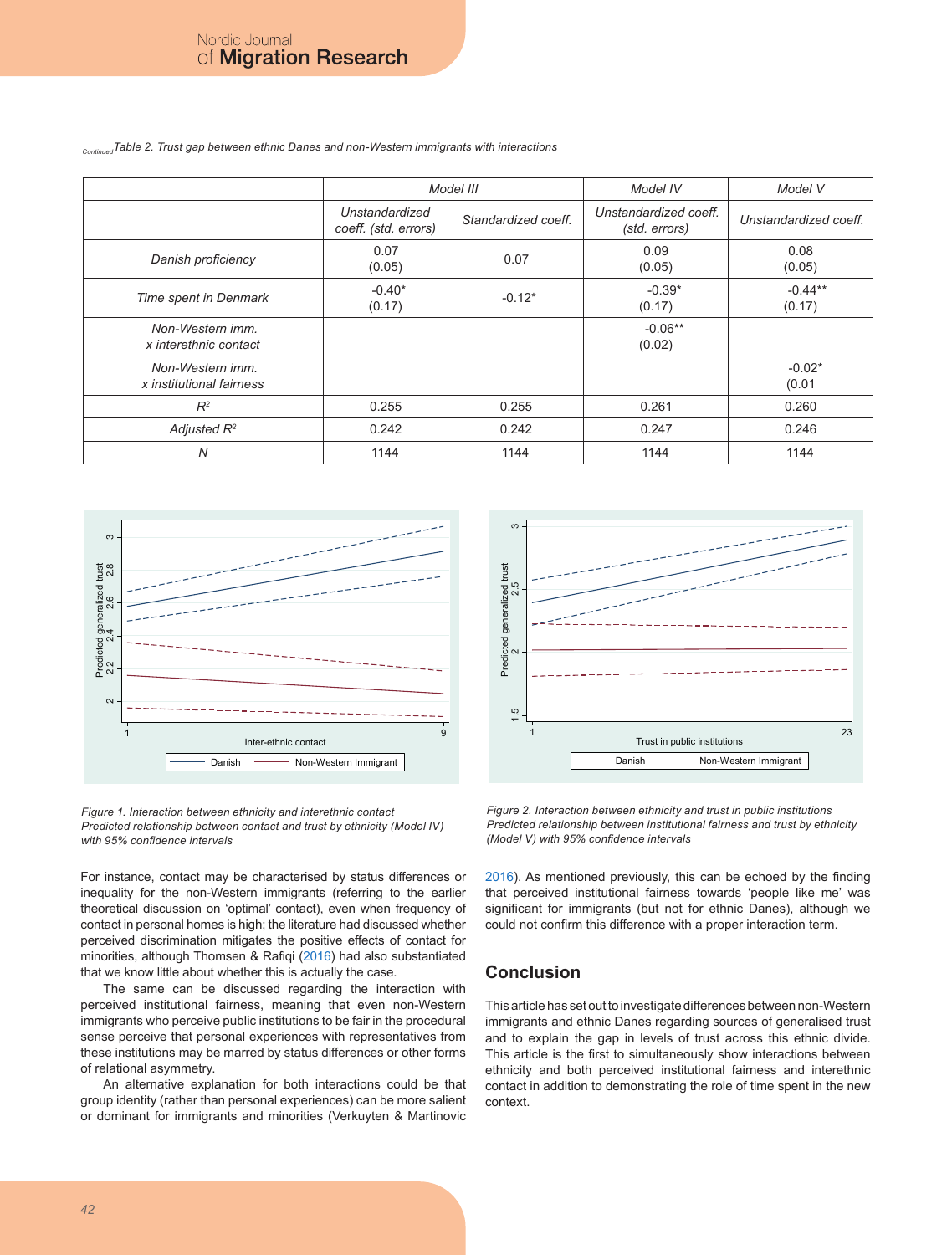We can confirm that: 1) often-discussed measures such as interethnic contact or perceived institutional fairness towards the individual matter less for immigrants than for Danes, 2) the share of lifespan spent in Denmark correlates negatively with social trust for immigrants, whereas national identification and language proficiency could not be determined to play a significant role and 3) the trust gap can only be substantially explained when the interaction between ethnicity and our two experiential measures is taken into account. In our appraisal of these results, we should remember the endogeneity issues typical of most trust research. In this case, it specifically means that we have good reason to discuss issues of potential selfselection or reciprocal causality with trust regarding both contact and national identification, whereas previous research or common sense did not raise the same issues with perceptions of institutions or time spent in Denmark.

Taken together and following the hypotheses, the results indicate that expectations based on perceptions of the current context – as opposed to distinctly personal experiences or 'culture' – are particularly important for understanding social trust among non-Western immigrants. Low expectations mean that recent arrivals exhibit relatively high levels of social trust. Furthermore, perceived fairness toward '… people like me' matters rather than fairness towards individuals themselves. Perceived group discrimination can only be a personal experience to a limited extent and must to some extent reflect more general perceptions and expectations.

The findings suggest more clearly than in previous research, generalised trust among immigrants was based on general expectations and perceptions beyond personal experiences. However, lower trust among immigrants who have spent more of their lives in Denmark could also be seen as an indication of negative outcomes in the 'acculturation' process or as a reflection of negative experiences beyond what has been included in the present analysis. We have also seen how the trust gap between ethnicities is much less for those with relatively little interethnic contact or negative

perceptions of institutional fairness. This might possibly indicate that the experiences that immigrants have in these arenas can be improved. For instance, we might discuss whether immigrants who engage in interethnic contact or who perceive institutions to be procedurally fair nevertheless still experience status inequality or other forms of relational asymmetry in these arenas of interaction.

However, improving expectations and perceptions certainly does not preclude improving experiences or vice-versa. Regardless of the theoretical interpretations, the findings support that trust is certainly subject to dynamic changes as immigrants settle into a new context and also that the acculturation process in this case has not led to natives and immigrants simply becoming more alike over time.

**Kristian Kongshøj** is a postdoctoral researcher at the Centre for Comparative Welfare Studies, Aalborg University. He works on issues related to national identity/community conceptions, citizenship, diversity and social cohesion within the auspices of the research project 'The Politics of Social Cohesion'. He also conducts research on welfare state change, and his PhD was entitled 'Social Citizenship in China and the Nordic Countries: Amorphous Welfare States and their Normative Foundations'.

#### **Note**

An invitation containing access and the password for the Internet questionnaire was sent out via conventional post. If there had been no response within a few weeks, contact via the telephone was attempted. In all, 68% ethnic Danes and 54% immigrants responded via the Internet. The remaining responses were collected over phone.

### **Appendix**

*Table A1. Independent variables*

| Phrasing                                                                                                                                                                                           | Coding                                                                                                                                                                        |
|----------------------------------------------------------------------------------------------------------------------------------------------------------------------------------------------------|-------------------------------------------------------------------------------------------------------------------------------------------------------------------------------|
| "How much do you trust that you will get a fair and reasonable treatment by"<br>1) "the public administration, for instance caseworkers in municipalities?"<br>$2)$ "the police?"                  | $0 - 10$<br>$(0 = "No trust at all." 10 = "Very high trust")$                                                                                                                 |
| $3)$ "the courts?"                                                                                                                                                                                 | (Index scale of all three variables: 1-23;<br>not 0–30 scale since very few respondents<br>placed themselves in the 7 bottom categories.<br>so they were all re-coded as "1") |
| "In your opinion, how often does it happen that people like you are treated fairly by<br>public authorities? For instance tax, health or social authorities, or the police."                       | $1 - 5$<br>$(1 = "Almost never," 5 = "Almost always")$                                                                                                                        |
| "All in all, how satisfied are you with the way democracy works in Denmark?"                                                                                                                       | $1 - 4$<br>$(1 = "Not at all satisfied." 5 = "Very satisfied")$                                                                                                               |
| "How much are you in contact with people of Danish background [immigrants]/people of<br>an ethnic background different from yourself [Danes]:<br>1) " in their homes?"<br>2) " in your own home?". | $1 - 5$<br>$(1 = "Never." 5 = "Very often")$<br>(Index scale of both variables: 1-9)                                                                                          |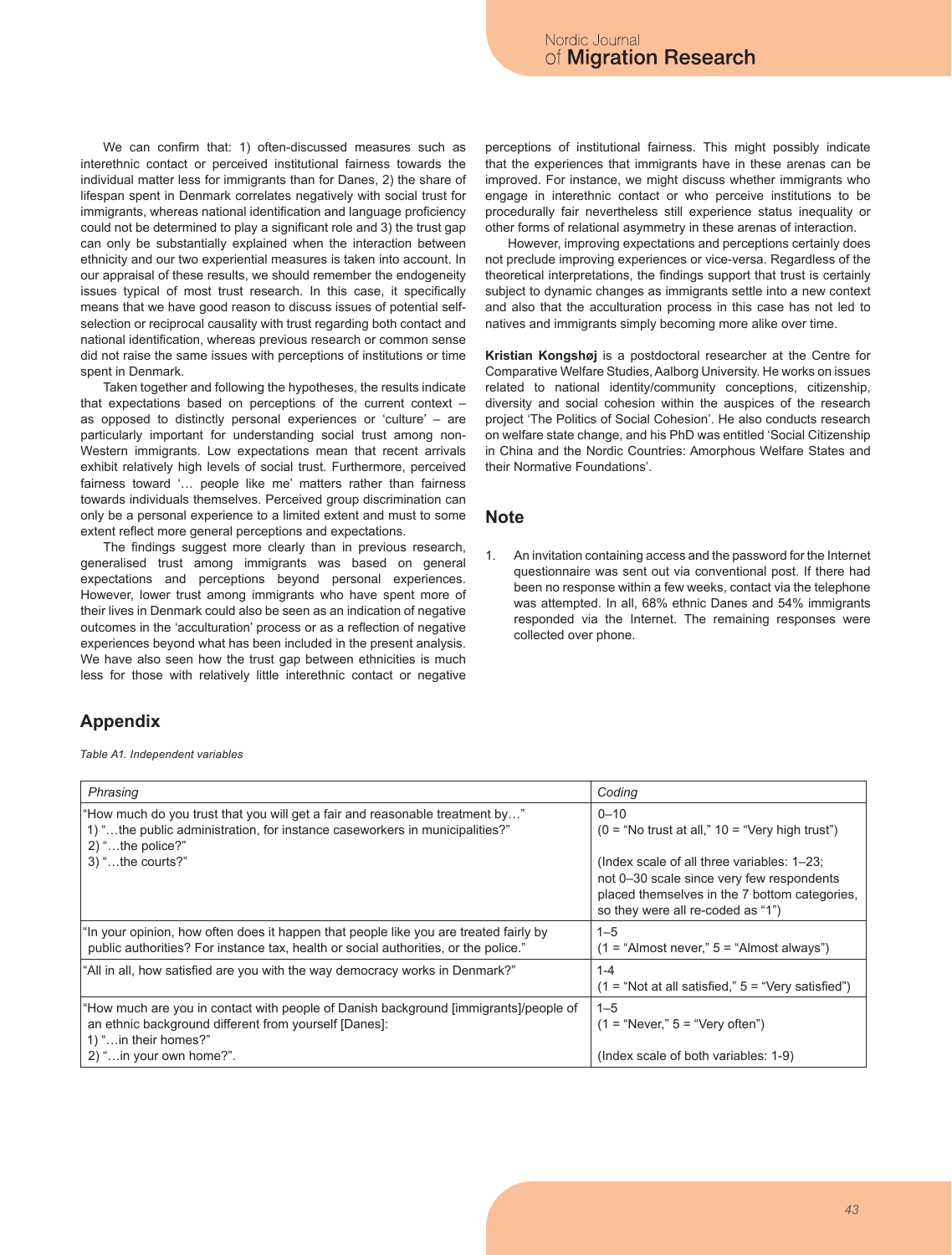*ContinuedTable A1. Independent variables*

| Phrasing                                                                                                                                                                                                                  | Coding                                                                                                                                                                                                                       |  |  |
|---------------------------------------------------------------------------------------------------------------------------------------------------------------------------------------------------------------------------|------------------------------------------------------------------------------------------------------------------------------------------------------------------------------------------------------------------------------|--|--|
| 'Do you participate in voluntary work in an association?"                                                                                                                                                                 | $1 = "No," 2 = "Yes"$                                                                                                                                                                                                        |  |  |
| Are there more people of Danish background or more people of foreign background in<br>the local area where you live?"                                                                                                     | $1 - 5$<br>(Danes: 1 = "People almost exclusively of<br>Danish background," 5 = "People of almost<br>exclusively foreign background")<br>(reverse coding for non-Western immigrants)                                         |  |  |
| "How proud of being Danish are you?"                                                                                                                                                                                      | $1 - 5$ :<br>$(1 = "I do not feel as a Dame," 5 = "Very$<br>proud")                                                                                                                                                          |  |  |
| "When did you first move to Denmark?"                                                                                                                                                                                     | Year<br>(Re-coded as share of lifespan in years spent<br>in Denmark for first-generation immigrants<br>(0-1); Ethnic Danes and second-generation<br>set as "1")                                                              |  |  |
| 'How would you describe your proficiency in Danish?"                                                                                                                                                                      | $1 - 5$ :<br>$(1 = "Very bad," 5 = "Very good")$                                                                                                                                                                             |  |  |
| 'In politics you often distinguish between left and right. Where would you generally place<br>your viewpoints on such a scale, where 0 is furthest to the left, 5 is in the middle, and<br>10 is furthest to the right?". | $0 - 10$<br>$(0 =$ "Furthest to the left," $10 =$ "Furthest to the<br>right")                                                                                                                                                |  |  |
| Socio-demographic control variables                                                                                                                                                                                       |                                                                                                                                                                                                                              |  |  |
| Age in years                                                                                                                                                                                                              | $18 - 60$                                                                                                                                                                                                                    |  |  |
| Gender                                                                                                                                                                                                                    | $1 = Man, 2 = Woman$                                                                                                                                                                                                         |  |  |
| Personal gross income (monthly)                                                                                                                                                                                           | $1 - 10$<br>$(1 =$ Below DKK 10,000, 2 = More than DKK<br>50,000                                                                                                                                                             |  |  |
| <b>Educational attainment</b>                                                                                                                                                                                             | $1 - 5$<br>(none beyond school/professional/short<br>further education/medium further/long further<br>education)                                                                                                             |  |  |
| Main occupation                                                                                                                                                                                                           | Re-coded into five dummies with<br>ref. = "Wage earner":<br>1 = "Self-employed" or "Trainee"<br>$1 = "Unemployed"$<br>1 = "Outside the labor force" (Early retirement/<br>Disability pensioner/Housewife)<br>$1 = "Student"$ |  |  |
| <b>Marital status</b>                                                                                                                                                                                                     | $1 - 2$<br>$(1 = Divored, widower or never married, 2 =$<br>Married or civil partnership)                                                                                                                                    |  |  |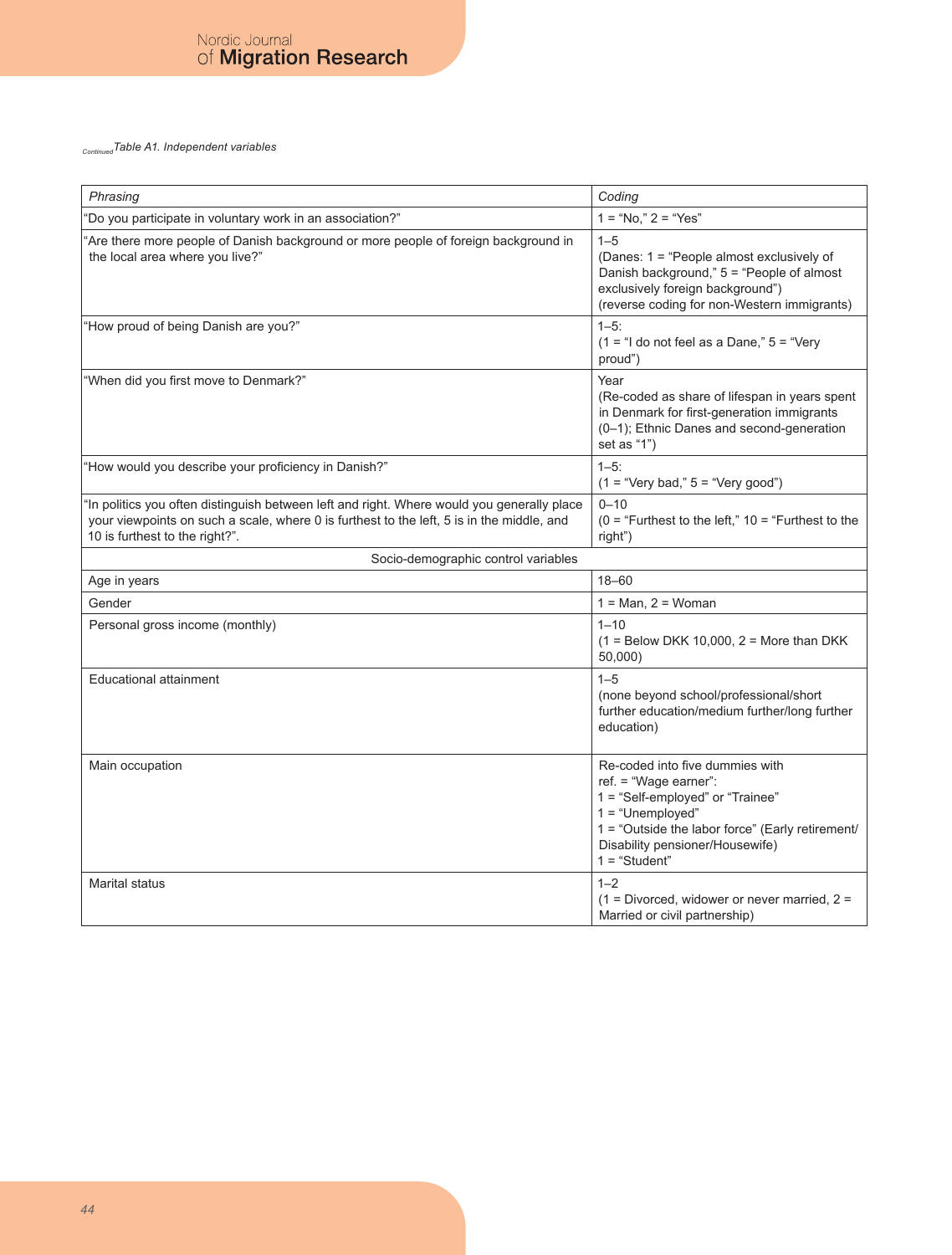#### *Table A2: Descriptives*

|                                         | <b>Ethnic Danes</b><br>$(N=715)$ |                    | Non-Western immigrants<br>$(N=428)$ |                    |
|-----------------------------------------|----------------------------------|--------------------|-------------------------------------|--------------------|
|                                         | Mean                             | Standard deviation | Mean                                | Standard deviation |
| Generalized trust (1-4)                 | 2,69                             | 0,68               | 2,07                                | 0,79               |
| Gender (1-2)                            | 1,52                             | 0,50               | 1,45                                | 0,50               |
| Age (18-60)                             | 42,17                            | 11,80              | 36,64                               | 12,04              |
| Personal income (1-10)                  | 5,14                             | 2,72               | 3,25                                | 2,21               |
| Education (1-5)                         | 2,92                             | 1,36               | 2,52                                | 1,48               |
| Unemployed (0-1)                        | 0,03                             | 0,17               | 0,09                                | 0,29               |
| Out of labor force (0-1)                | 0,07                             | 0,25               | 0,13                                | 0,34               |
| Self-emp./trainee (0-1)                 | 0, 10                            | 0,30               | 0,09                                | 0,29               |
| Student (0-1)                           | 0, 10                            | 0,30               | 0,19                                | 0,40               |
| Ideology (0-10)                         | 5,15                             | 2,56               | 4,62                                | 2,41               |
| Marital status (1-2)                    | 1,53                             | 0,50               | 1,61                                | 0,49               |
| Neighborhood composition (1-5)          | 1,77                             | 0,67               | 3,76                                | 0,95               |
| Satisfaction w. democracy (1-4)         | 2,85                             | 0,70               | 2,95                                | 0,79               |
| Institutional fairness (1-23)           | 15,03                            | 5,30               | 13,85                               | 5,93               |
| Inst. fairness - "people like me" (1-5) | 4,27                             | 0,97               | 4,01                                | 10,39              |
| Associational participation (1-2)       | 1,40                             | 0,49               | 1,28                                | 0,45               |
| Interethnic contact (1-9)               | 3,22                             | 1,97               | 5,91                                | 2,30               |
| Danish identity (1-5)                   | 4,27                             | 0,73               | 3,68                                | 1,33               |
| Danish proficiency (1-5)                | 4,88                             | 0,41               | 4,26                                | 0,92               |
| Time spent in Denmark (0-1)             | 1,00                             | 0,00               | 0,66                                | 0,28               |

## **References**

- Adman, P & Strömblad, P 2015, 'Political trust as modest expectations: exploring immigrants falling confidence in Swedish political institutions', *Nordic Journal of Migration Research*, vol. 5, no. 3, pp. 107-116.
- Algan, Y & Cahuc, P 2010, 'Inherited trust and growth', *American Economic Review,* vol. 100, pp. 2060-2092.
- Bauer, PC 2015, 'Negative experiences and trust: a causal analysis of the effects of victimization on generalized trust', *European Sociological Review*, vol. 31, no. 4, pp. 397-417.
- Berry, JW 1980, 'Acculturation as varieties of adaptation' in *Acculturation: theory, models, and some new findings,* ed A Padilla, Westview, Boulder, pp. 9-25.
- Berry, JW 2001, 'A psychology of immigration', *Journal of Social Issues*, vol. 57, pp. 615-632.
- Breidahl, KN & Larsen, CA 2016, 'The myth of unadaptable gender roles: attitudes towards women's paid work among immigrants across 30 countries', *Journal of European Social Policy,* vol. 26, no. 5, pp. 387-401.
- Breidahl, KN, Holtug, N & Kongshøj, K 2017, 'Do shared values promote social cohesion? If so, which? Evidence from Denmark', *European Political Science Review* (online first, https://doi. org/10.1017/S1755773916000266).
- Coleman, JS 1990, *Foundations of social theory*, Harvard University Press, Cambridge.
- Delhey, J, Newton, K & Welzel, C 2011, 'How general is trust in "most people?" solving the radius of trust problem', *American Sociological Review,* vol. 76, no. 5, pp. 786-807.
- Dinesen, PT 2010, 'Upbringing, early experiences of discrimination and social identity: explaining generalized trust among immigrants in Denmark', *Scandinavian Political Studies*, vol. 33, no. 1, pp. 93-111.
- Dinesen, PT 2011, 'Where you come from or where you live? Examining the cultural and institutional explanation of generalized trust using migration as a natural experiment', *European Sociological Review*, vol. 29, no. 1, pp. 1-15.
- Dinesen, PT 2012, 'Parental transmission of trust or perceptions of institutional fairness: generalized trust of non-Western immigrants in a high-trust society', *Comparative Politics,* vol. 44, no. 3, pp. 273-289.
- Dinesen, PT & Hooghe, M 2010, 'When in Rome, do as the Romans do: the acculturation of generalized trust among immigrants in Western Europe', *International Migration Review*, vol. 44, no. 3, pp. 697-727.
- Dinesen, PT & Sønderskov KM 2014, 'Danish exceptionalism: explaining the unique increase in social trust over the past 30 Years', *European Sociological Review*, vol. 30, no. 6, pp. 782-795.
- Dinesen, PT & Sønderskov, KM 2015, 'Ethnic diversity and social trust: evidence from the micro-context', *American Sociological Review*, vol. 80, no. 3, pp. 550-573.